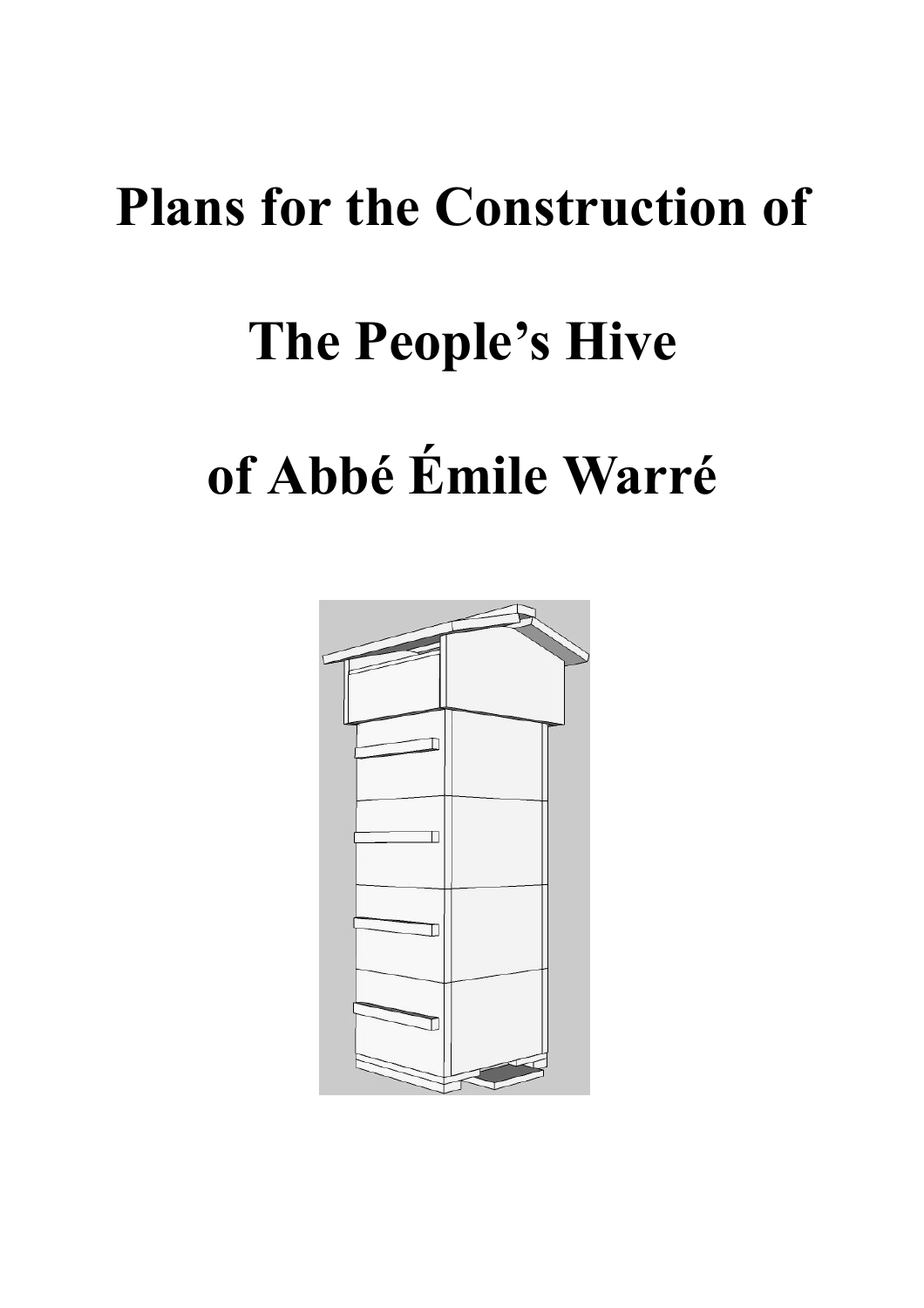Version 1.2 (Inches), 16 March 2011

© David Heaf, Llanystumdwy, Wales, UK

The author licenses anyone to copy and share, but not modify, this document for non-commercial use. Anyone wishing to use the document for commercial purposes should contact the author to agree terms. Email address: david (at) dheaf.plus.com.

The drawings in this document were compiled with the help of Google SketchUp version 7.1.

The primary download URL of this document is:

http://warre.biobees.com/warre\_hive\_plans\_imperial.pdf.

If you have downloaded this document from elsewhere, it may not include corrections and updates.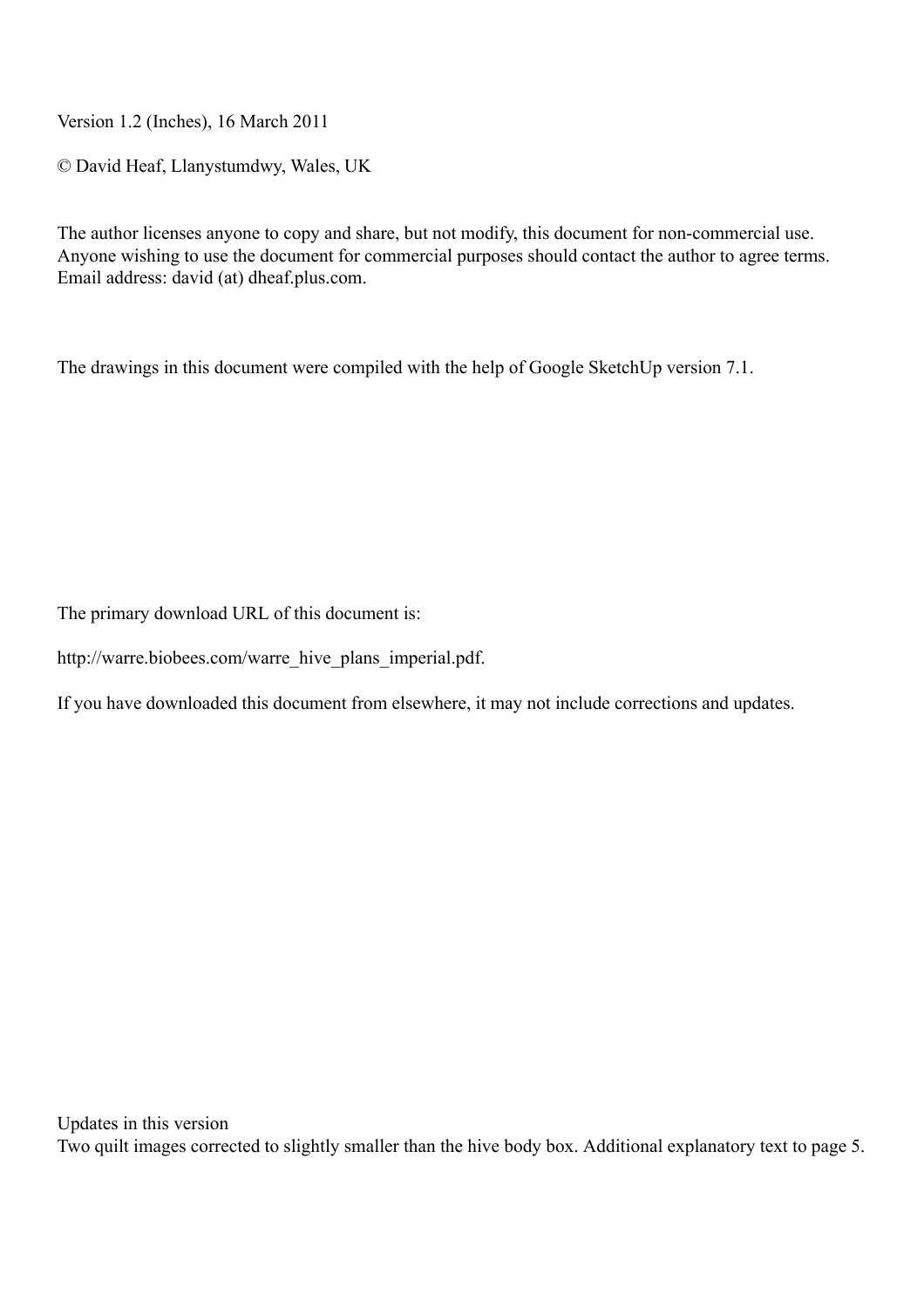## **Plans for constructing a Warré hive – The People's Hive**

The plans shown below are based as closely as possible on those in the 12th edition of *Beekeeping for All* published in 1948.<sup>1</sup> If you think that they deviate in any way from those plans, please let us know via the email address shown on the copyright page. The page numbers in the text refer to the pages in the book.

At the end of this document are included plans for constructing a box with a window according to the modification of Warré's hive introduced by Frèrès & Guillaume.<sup>2</sup> We include this variant of the box because many beekeepers, especially beginners, find it helpful for monitoring the progress of colony development. However, we warn that adding windows increases the complexity and expense, not to mention the consumption of resources.

The plans shown here are based on boxes of 3/4 inch (19 mm) thick wood, which is 1 mm thinner than the minimum that Warré regarded as sufficient (p. 52). However, he recommended 24 mm (15/16") for improved rigidity. Thicknesses of 1 1/2" and 2" have also been used in colder climates. Any change to the box wall thickness should ideally retain the internal measurements of 300 x 300 x 210 mm (11 13/16 x 11 13/16 x 8 9/32") and will thus require all other components of the hive apart from the legs to be re-sized.



There is no direct passage of air from the top box to the vents under the roof. The quilt is filled with a suitable insulating material of plant origin such as chopped straw, wood shavings, dried leaves etc. As well as a top-bar cover cloth there is a cloth fixed to the bottom of the quilt to retain its contents. A suitable material for these cloths is hessian sacking (burlap).

<sup>&</sup>lt;sup>1</sup> Warré, É. (2010) *Beekeeping for All*. Northern Bee Books. ISBN 978-1-904846-52-9. Transl. by Heaf, D. J. & Heaf, P. A. from *L' Apiculture pour Tous* 12th edition. (Saint-Symphorien, 1948). http://warre.biobees.com/bfa.htm.

<sup>2</sup> Frèrès, J-M. & Guillaume, J-C (1997) *L'Apiculture Écologique de A à Z*. Guillaume J-C (ed. & publ.) Villelongue-Dels-Monts.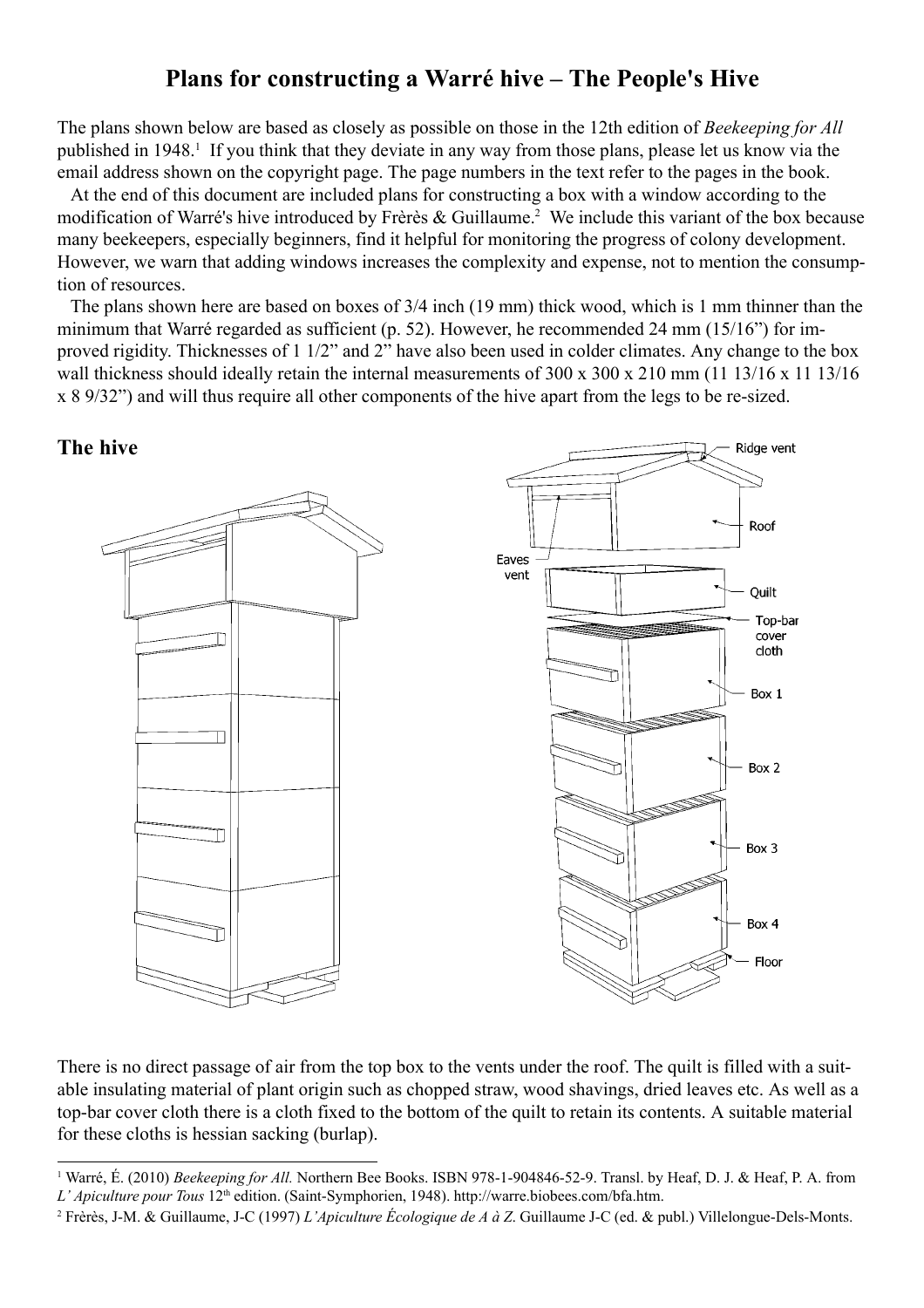### **The boxes**

The basic box is butt-jointed at the corners. Nailing with seven galvanised nails 2 1/2" x 1/10" makes a strong joint. Glue is unnecessary. Obviously half-joints or finger joints make a stronger box, although this increases the complexity. Warré does not specify the size of the handles, but 12" x 3/4" x 3/4" bars, fixed with three nails and glued have been found to work well in practice, including when lifting the entire hive with the bottom box handles. The upper edge of the bars may be sloped to shed rainwater.



 The spacing between all bars and between the end bars and the walls is 15/32". The rebates can be cut with a table saw, a rebating plane or even with a hand saw provided that a guide is affixed to the wood first. Warré specifies a top-bar length of 12 3/8". If it is extended close to 12 9/16", then it better spans the rebates and leaves no cavity for pests to occupy.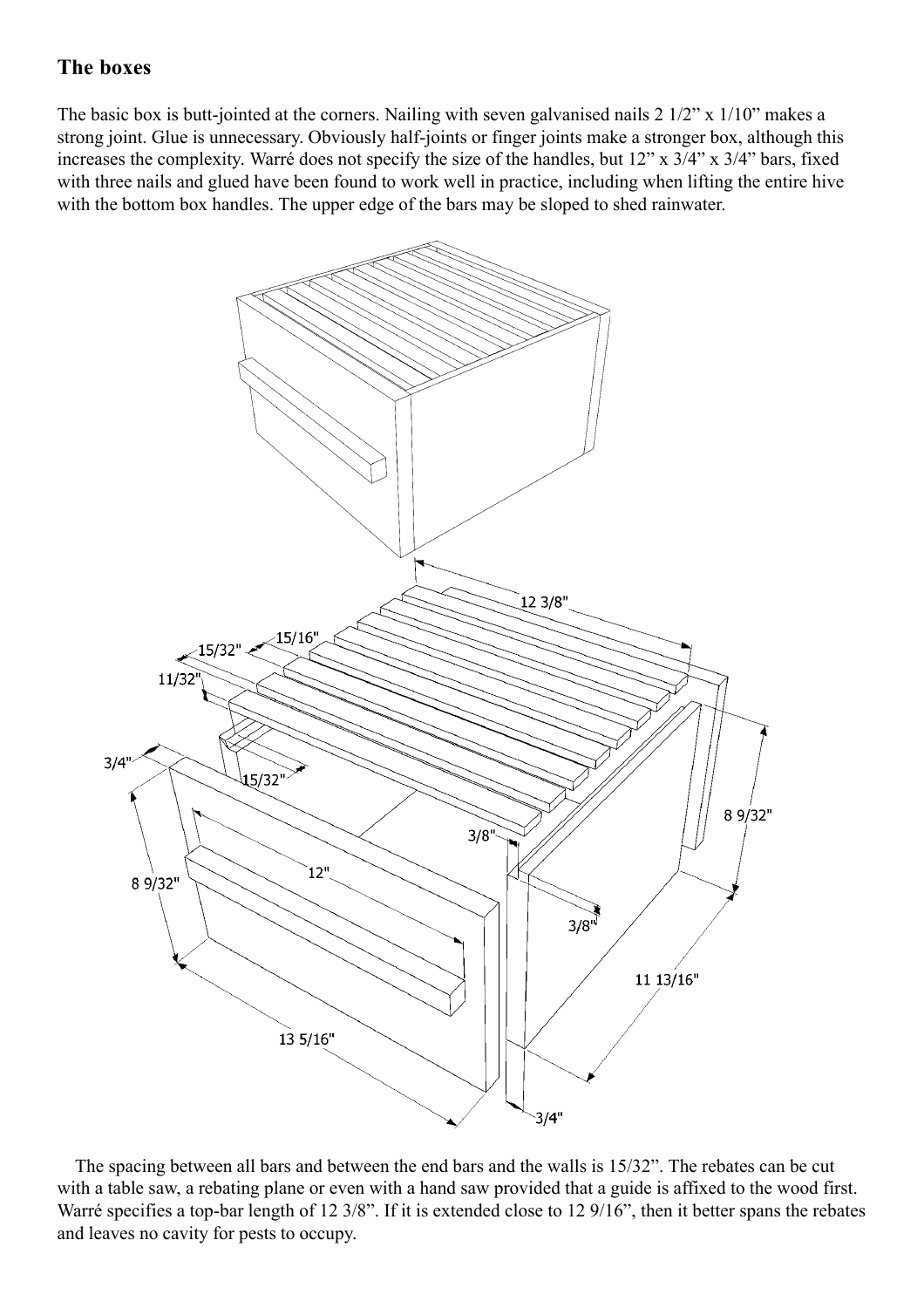## **The quilt**

The thickness of the walls of the quilt could be as little as 3/8" as it supports only the roof. The authentic Warré quilt is 5 mm smaller than the boxes 'to facilitate working'. This allows the quilt contents retaining cloth to be brought up outside the quilt box, and fixed there without compromising the 10 mm clearance all round inside the roof.

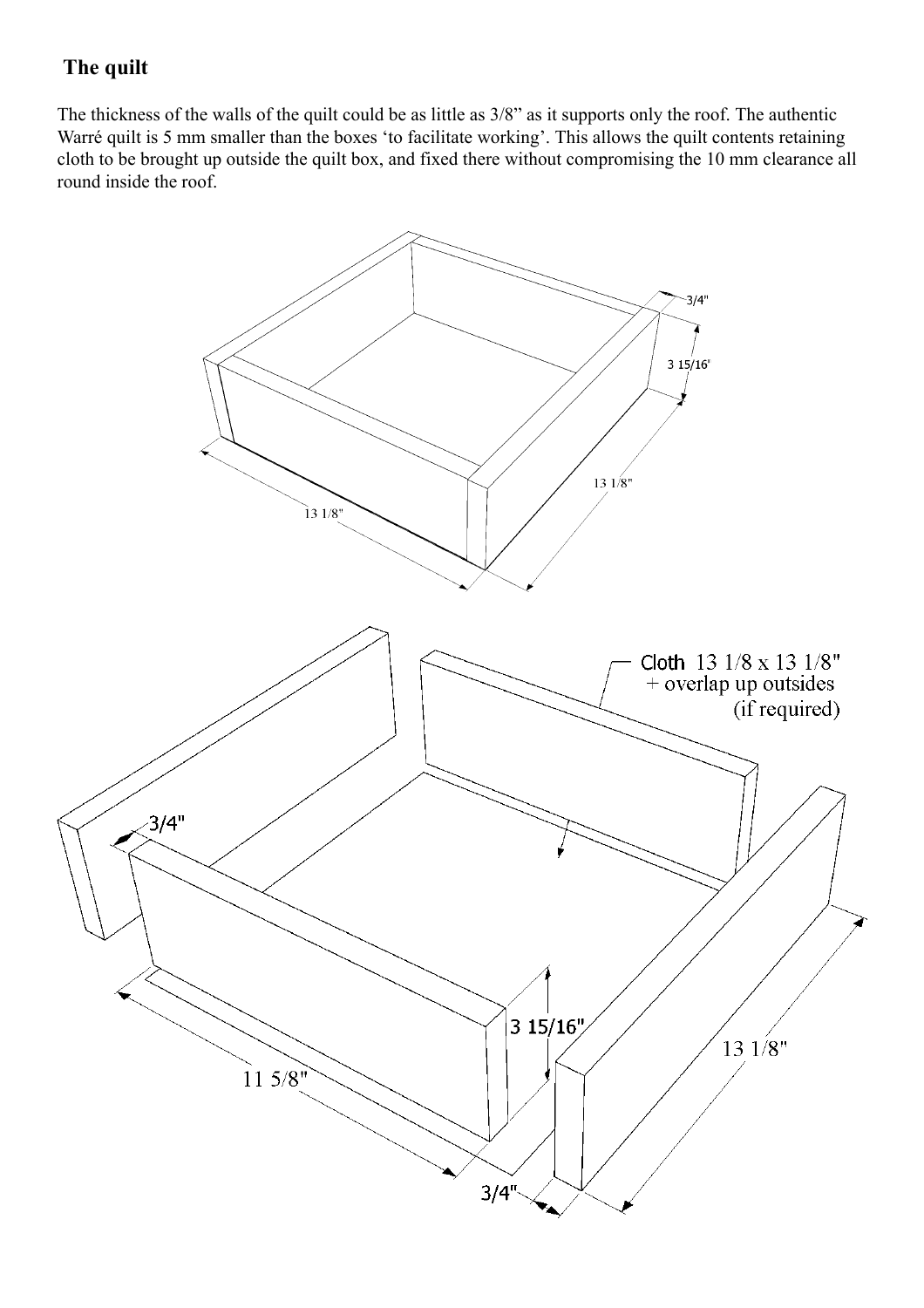## **The roof**

This is the more complicated of the two roof designs that Warré presents in *Beekeeping for All*. It has a ventilated cavity immediately under the upper surfaces of the roof. This is to dissipate solar heat. Inside is a cover board (or 'mouse board') which rests on the quilt. Thus there is no communication from the quilt to the



ventilated roof cavity.

 The example given here uses 3/4" wood for the outer structure. This is based on Warré's plans. Wood of 5/8" thickness would be perfectly adequate and make for a lighter roof. There is about 1/2" play between the roof inner walls and the quilt outer walls to ease placement and removal of the roof. The horizontal imperial

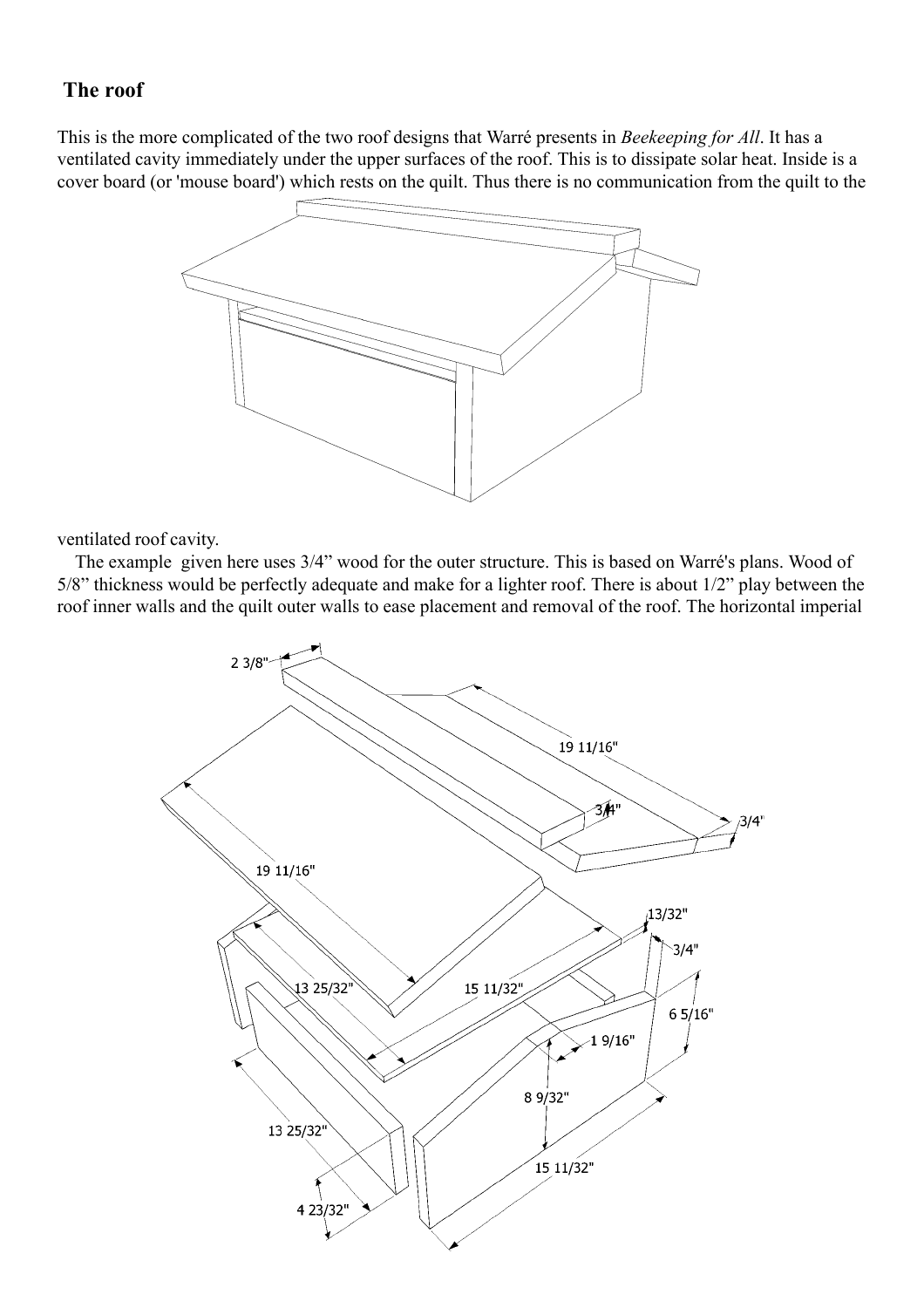dimensions may be simplified whilst retaining play of at least 1/2".



Gable elevation of roof

 If thinner wood is used for the inclined boards, they may be nailed to the ridge board from their undersides by supporting the three pieces inverted with blocks suitably positioned to give approximately the correct angle. The unit of three boards is then nailed on to the gables.

The following drawing shows a cut-away view of the quilt in the roof. Note that the lower rim of the roof projects below the junction in which reside the top-bar cloth and the cloth fixed to the bottom of the quilt. This avoids wicking of moisture into that joint. The vertical imperial dimensions may be simplified whilst

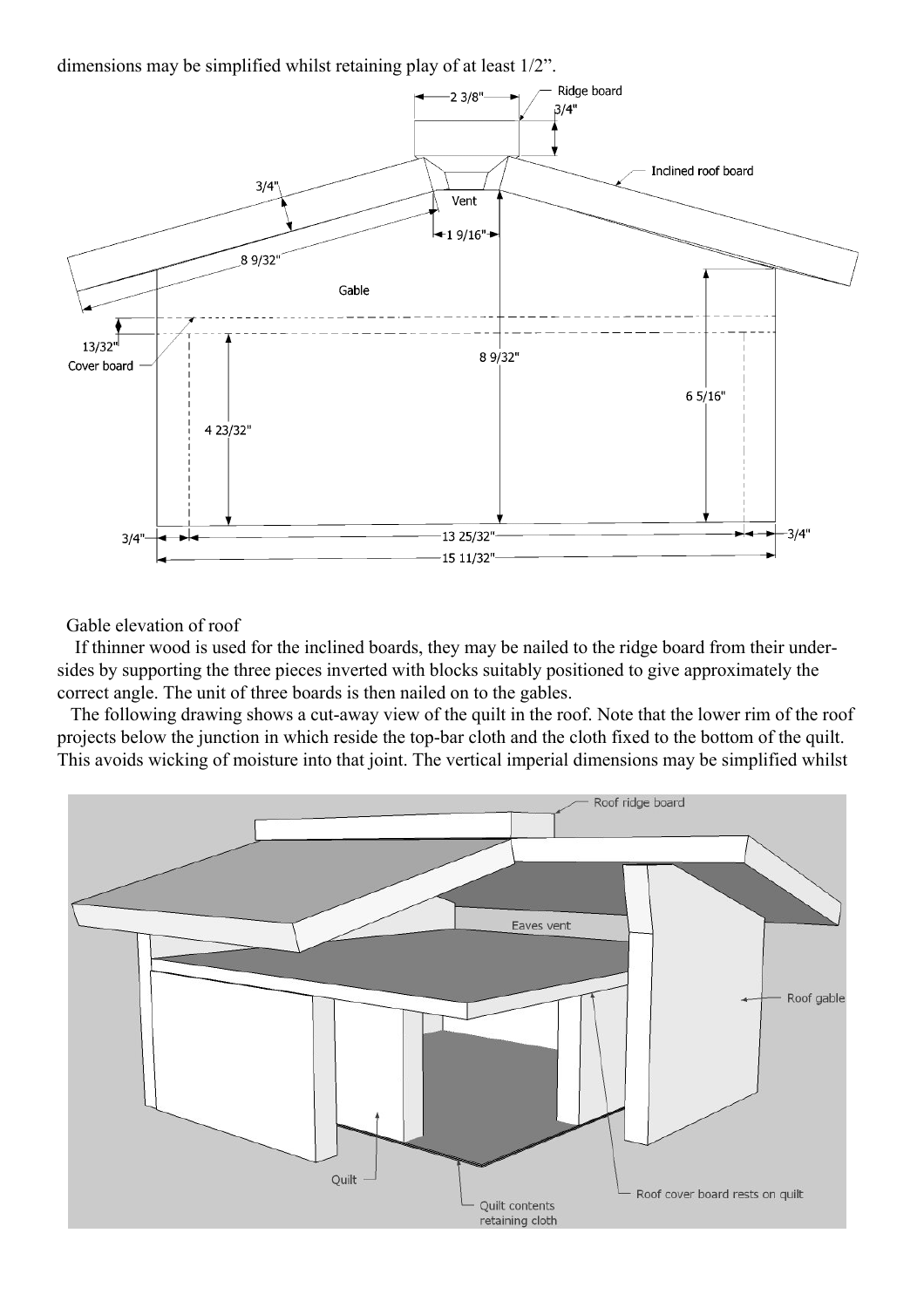retaining this overlap.



#### **The floor**

 Warré recommended 15-20 mm (approx. 5/8" to 3/4") for the thickness of the floor. He gave no guidance on the thickness of the battens underneath it.

The notch in the floor serves as the entrance and is 1 1/2" deep for hive walls of 3/4" thickness. If required, the 6 5/16" wide alighting board can extend right to the back of the floor to give the latter added rigidity.

Note that the floor is 1/16" narrower in both horizontal directions compared with a box. Warré suggested

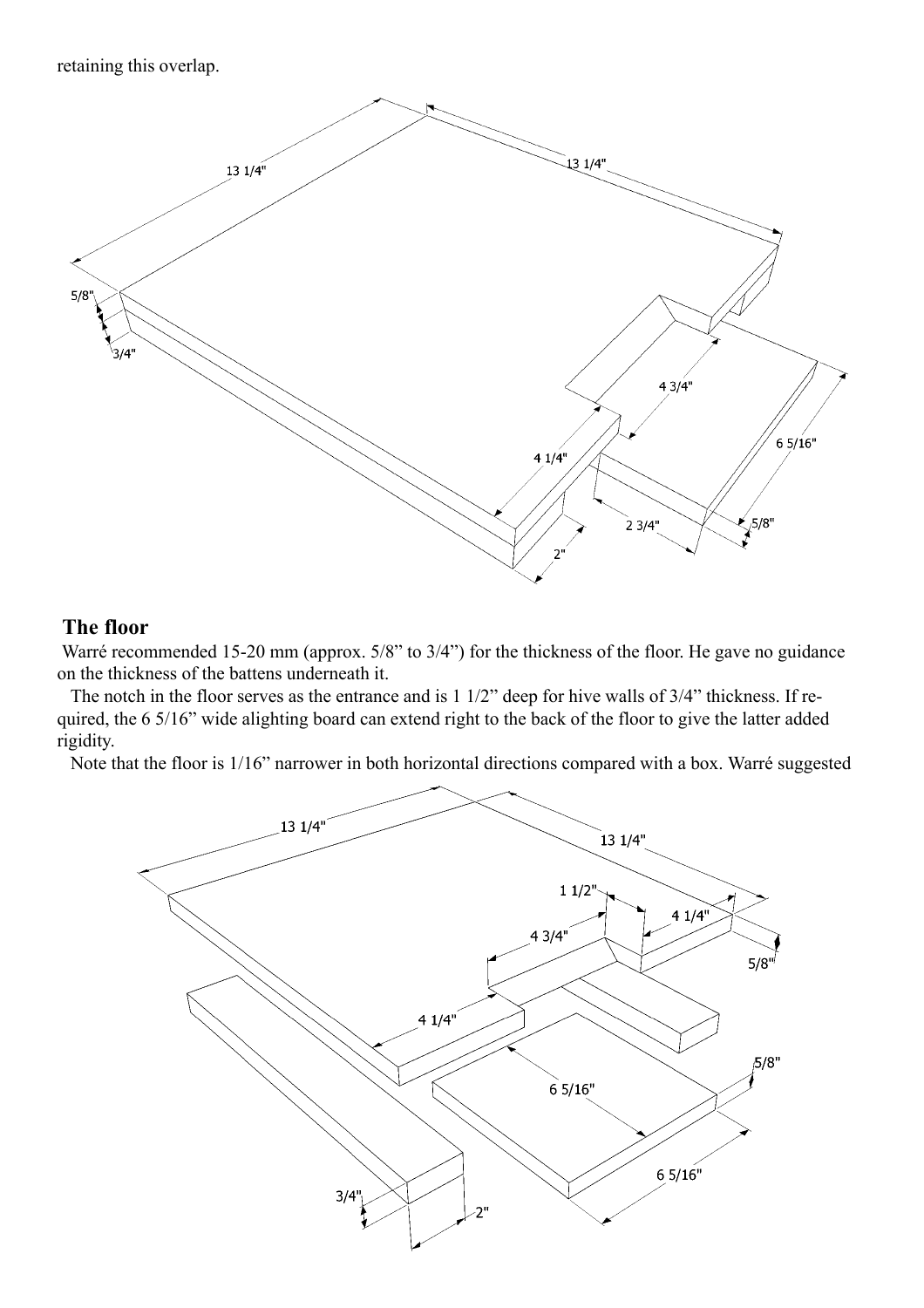allowing 1 mm all round to promote drainage of rainwater.



#### **The legs**

 The leg has a wide foot attached to prevent the hive from sinking into the ground and possibly toppling. Furthermore it gives a 3/4"-1 5/32" projection outside the footprint of the floor, thus greatly increasing stability.

The leg places the hive entrance relatively close to the ground compared with beekeeping practice in general. However, Warré regarded a low entrance as important, as can be seen on pages 46-48.

In the above drawing, the right hand pillar of the leg has the underside of the floor resting on it. The angled left hand pillar is nailed from both sides to the side of the floor with a total of four nails. The difference in height of the right and left pillars is approximately 1" which will work for the floor corner overall thickness of 1 3/8" shown above. If the floor corner is less than 1" thick, then the right pillar should be lengthened

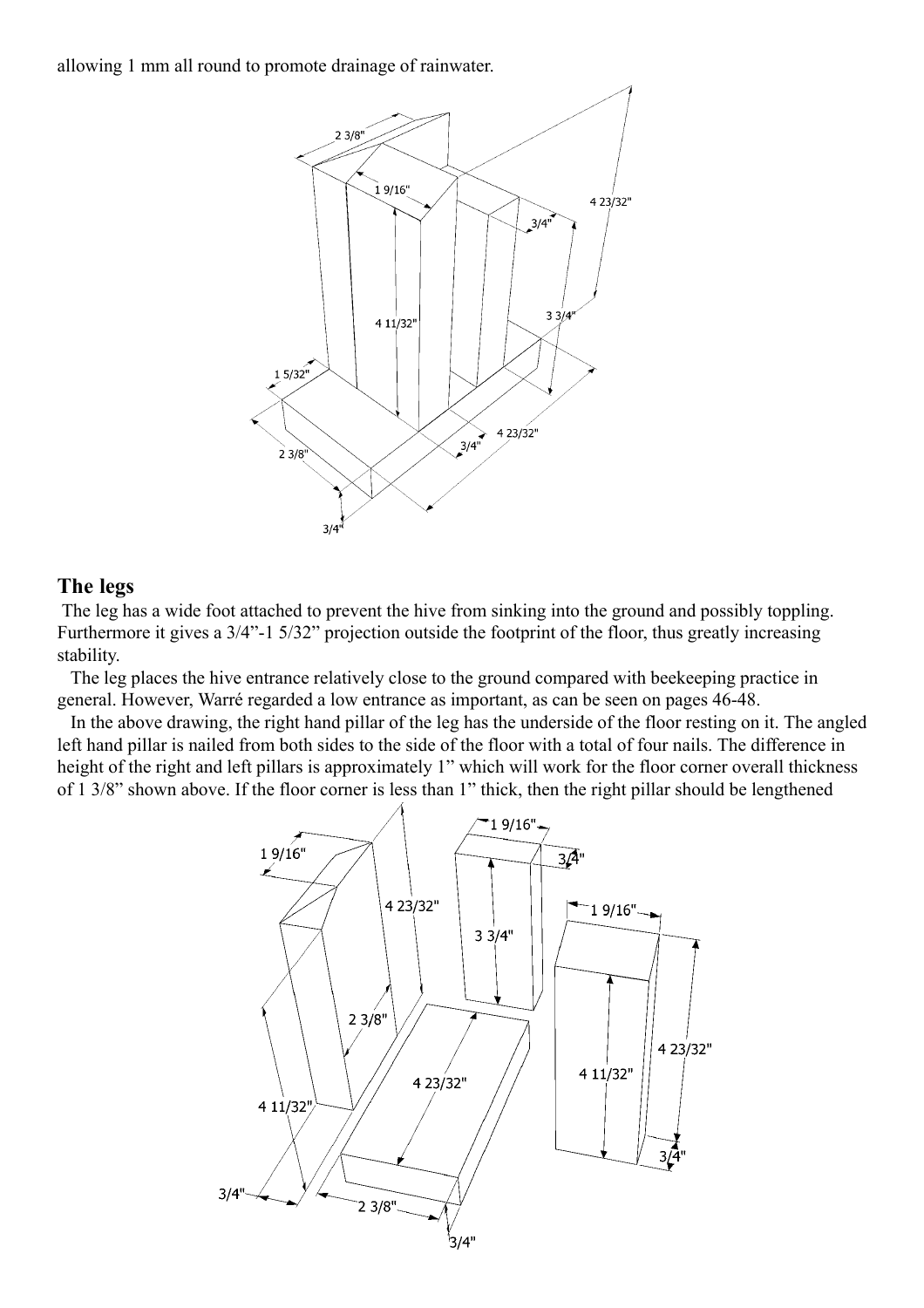accordingly. The feet may be arranged in a pinwheel (Catherine-wheel) arrangement or constructed as two mirror symmetrical pairs and placed in mirror symmetry accordingly.



## **Box with window**

This is based on the design by Frèrès & Guillaume.<sup>3</sup>

Frèrès & Guillaume specified 24 mm (15/16") thick wood for their box. This version is based on the 3/4" (19 mm) thick plank commonly available.

This design places the insulation flush against the glass, the depth of the cavity exactly matching the depth of the shutter. In order to minimise jamming of the shutter in wet conditions, it may be made slightly smaller in each direction.

Glass of the  $1/8$ " (3.175 mm) thickness that is commonly available in the USA has been selected. Frèrès  $\&$ Guillaume specified 4 mm.

In this version, the window frame bars are jointed to the box walls with mortise and tenon joints. Alternatively, butt joints with three nails at each joint should give satisfactory service.

<sup>3</sup> Frèrès, J-M. & Guillaume, J-C (1997) *L'Apiculture Écologique de A à Z*. Guillaume J-C (ed. & publ.) Villelongue-Dels-Monts.